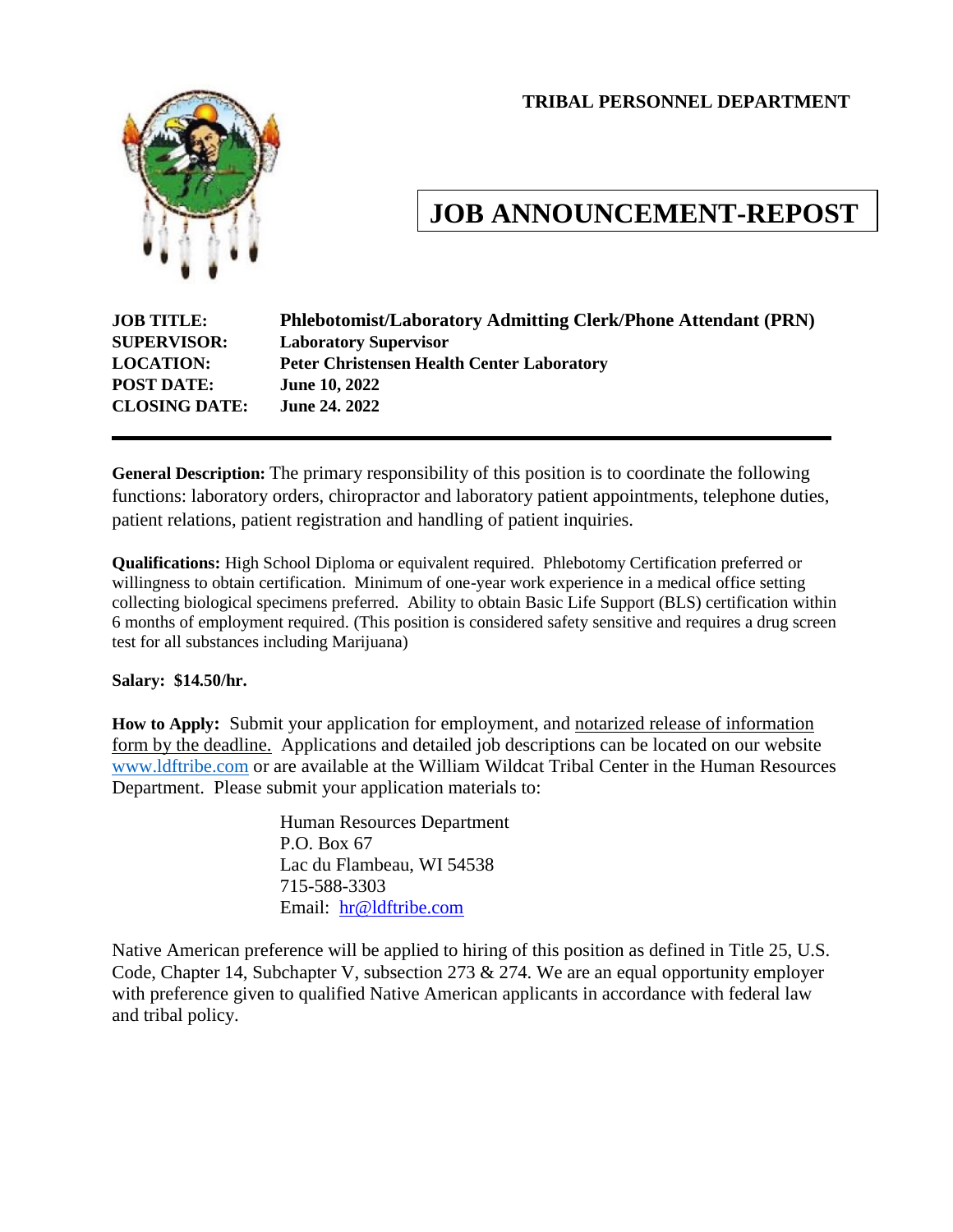# **Lac du Flambeau Band of Lake Superior Chippewa Indians Nonexempt Position Description**

**A. TITLE OF POSITION:** Phlebotomist/Laboratory Admitting Clerk/Phone Attendant (PRN)

**B. DEPARTMENT:** Peter Christensen Health Center

**C. SUPERVISOR'S TITLE:** Laboratory Supervisor

**D. DESCRIPTION OF DUTIES:** The laboratory admitting clerk greets patients upon arrival in the Laboratory Department as well as screens and directs incoming phone calls for PCHC. Specific responsibilities include but are not limited to the following:

- 1. Greet, register and announce to appropriate personnel, any visitors entering the Radiology, Laboratory and Chiropractic services area.
- 2. Collect biological specimens for analysis.
- 3. Represent PCHC positively throughout this encounter and work to create a comfortable and relaxed, yet professional and competent feel to the appointment desk and waiting area.
- 4. Promptly updates staffing roster, schedule changes and coordinate efficient patient flow.
- 5. Schedules Laboratory and Chiropractic appointments within the electronic medical record (EMR) system.
- 6. Answer all incoming telephone calls in a professional and friendly manner and route to appropriate extensions or task messages.
- 7. Assist patients with questions regarding appointments.
- 8. Have working knowledge of and apply the concepts of medical terminology and abbreviations.
- 9. Calls patients for appointment reminder.
- 10. Print and mail rescheduled appointment reminder letters.
- 11. Monitor and update patient demographics.
- 12. Professionally address patient's questions. If unable to provide accurate responses to technical or department/specific questions, refer patient to appropriate personnel for assistance.
- 13. Assign and update patient's provider information.
- 14. Maintains strictest confidentiality according to HIPAA standards.
- 15. Attends meetings and educational activities as required.
- 16. Identifies appropriate quality controls for assigned areas of responsibility and ensures that monitoring, as well as, process improvement is occurring.
- 17. Assist with implementation of AAAHC certifications and conducts appropriate follow up.
- 18. Communicates with laboratory staff when there is a patient for Laboratory services.
- 19. Uses the Harvest Laboratory Information System to verify the existence of current orders for the patient.
- 20. Obtains orders from the health care team when orders are not in the EMR system.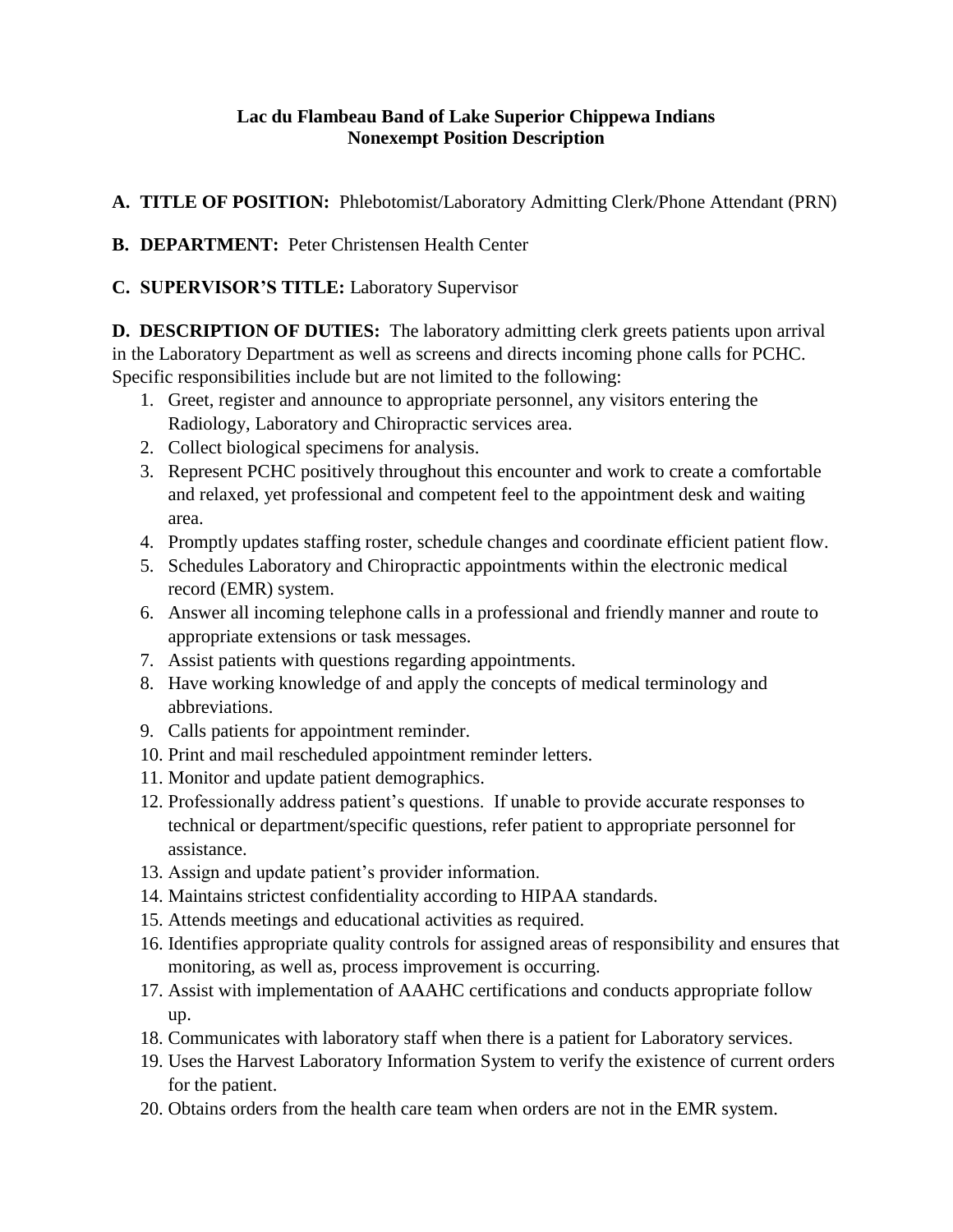- 21. Release appropriate laboratory orders and obtains any necessary information, i.e. fasting or non-fasting.
- 22. Obtains necessary signatures from the patients: Advanced Beneficiary Notices (ABN), Human Immunodeficiency Virus (HIV) consents and responsibility waiver.
- 23. Assists patients with mobility deficiencies for specimen collection.
- 24. Directs the patient after lab work is completed.
- 25. Changes the location of the patient in the EMR and check the patient in and out of the Chiropractor schedule.
- 26. Communicates with the chiropractor when patients present for appointments.
- 27. Maintain a safe and efficient environment conducive to the well-being of patients and self, adhering to OSHA guidelines and regulations. Performs related and additional duties as assigned.

# **E. POSITION RELATIONSHIPS:**

- **1. Internal:** Tribal and Peter Christensen Health Center Staff.
- **2. External:** Frequent contact with patients and all other personnel accessing PCHC.

# **F. SUPERVISORY RESPONSIBILITIES:** None

- **G. SUPERVISION RECEIVED:** Work independently with oversight from the Laboratory Supervisor.
- **H. EDUCATION:** High School Diploma or equivalent required. Phlebotomy Certification preferred or willingness to obtain certification.
- **I. EXPERIENCE:** Comprehensive knowledge of efficient appointment scheduling, customer service experience, computer operations and at least one year of work in a medical office setting preferred. Ability to obtain and maintain Basic Life Support (BLS) within 6 months of employment required.

## **J. SKILLS**:

- 1. Above average organizational and critical thinking skills.
- 2. Venipuncture, capillary puncture and collection of other biological specimens.
- 3. Above average typing skills.
- 4. Have working knowledge of medical terminology and abbreviations.
- 5. Proper phone etiquette and professionalism.
- 6. Understanding and implementation of HIPAA standards.
- 7. To function effectively under stress and offer assistance to apprehensive patients, family members, and clinical staff in a professional manner.
- 8. Knowledge of administrative and clerical procedure including word processing, including managing electronic health records system.
- 9. Effectively participate as a team member by providing willing assistance to coworkers.
- 10. Ability to understand and follow written and verbal directions.
- 11. Must be dependable for work hours and flexible for clinic hours.
- 12. Must be able to follow all Tribal and departmental policies and procedures.